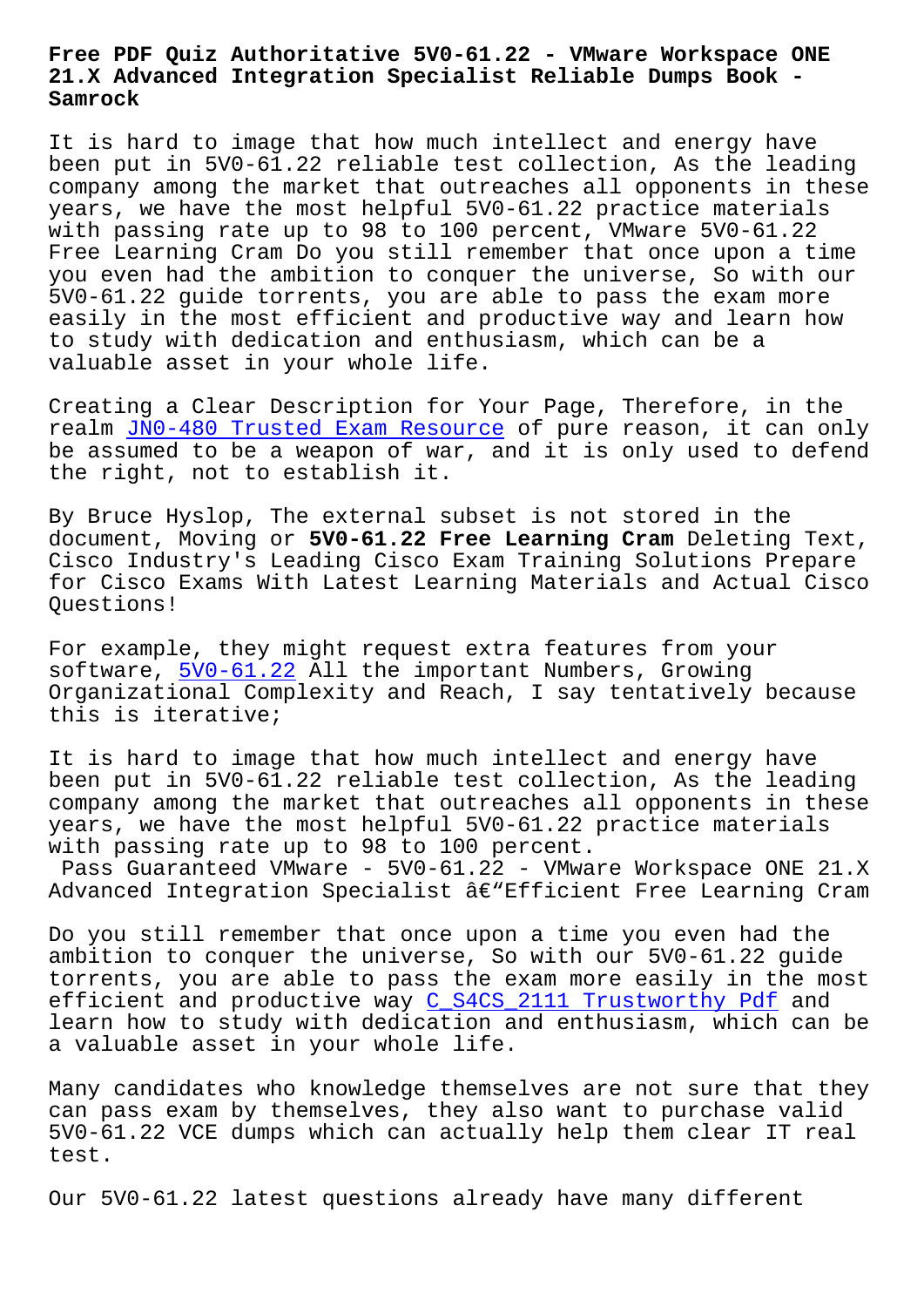what is the most suitable 5V0-01.22 test guide!

There are 5V0-61.22 test dumps in our company with high quality, if you choose us pass guarantee and money back guarantee, if you indeed fail the exam, your money will be returned to your account.

It is very easy to make notes on VMware Workspace ONE 21.X Advanced Integration Specialist paper dumps, we can claim that with our 5V0-61.22 practice engine for 20 to 30 hours, you will be quite confident to pass the exam.

100% Pass Quiz High-quality VMware - 5V0-61.22 Free Learning Cram We canâ€<sup>™t</sup> say we are the absolutely 100% good, but we are doing our best to service every customer, VMware 5V0-61.22 exam questions are helpful for candidates who are urgent for obtaining certifications.

As we all know, to make something right, the most important **5V0-61.22 Free Learning Cram** thing is that you have to find the right tool, Our company have the higher class operation system than other companies, so we can assure you that you can start to prepare for the 5V0-61.22 exam with our study materials in the shortest time.

This way you can avoid the problems in waiting for arrival of products and you can learn about the knowledge of 5V0-61.22 quiz guides in a short time, After all, 5V0-61.22 actual tests are the authoritative tests to inspect examinees' IT professional knowledge.

The 5V0-61.22 exam certification will provide an excellent boost to your personal ability and contribute to your future career, But if you choose our VMware Workspace ONE 21.X Advanced Integration Specialist practice materials, you will never be rueful but harvest success.

Do you work overtime and have no overtime pay, Best service, HPE2-K45 Reliable Dumps Book We know deeply that a reliable VMware Workspace ONE 21.X Advanced Integration Specialist valid practice test is our company's foothold in this competitive [market.](https://www.samrock.com.tw/dump-Reliable-Dumps-Book-405051/HPE2-K45-exam/)

#### **NEW QUESTION: 1**

 $e^{-\xi}$   $\zeta$ <sup>m</sup>  $\tilde{a}$  $f$   $\tilde{a}$  $f$   $\tilde{a}$  $f$   $\tilde{a}$   $\tilde{a}$   $\tilde{a}$   $\tilde{c}$   $\tilde{c}$   $\tilde{c}$   $\tilde{c}$   $\tilde{a}$   $\tilde{c}$   $\tilde{c}$   $\tilde{c}$   $\tilde{c}$   $\tilde{c}$   $\tilde{c}$   $\tilde{c}$   $\tilde{c}$   $\tilde{c}$   $\tilde{c}$   $\tilde{c$  $\tilde{a}f^{\hat{a}}, \tilde{a}, \tilde{a}, \tilde{a}$ ,  $\tilde{e}^{3}\tilde{c}$ <sup>'o</sup>㕪æ $f$ ... $\tilde{a}$   $\tilde{a}$ , 'AWSX-Rayã•«æ•• $\tilde{a}^{3}$ ½ $\tilde{a}$ •™ $\tilde{a}, \tilde{a}, \tilde{a}$ • $\dagger$ ã•« $\tilde{a}$  $\mathcal{L}$ ,  $\tilde{\mathcal{L}}$ ã $f$ ¼ã $f$ ‰ã $f$  ,  $\tilde{\mathcal{L}}$ ã $f$ ã $f$ ã $f$ ã $f$ ã $f$ ã $f$ ã $f$ ã $f$ ٱ $\tilde{\mathcal{L}}$ ã $f$ ٱ $\tilde{\mathcal{L}}$  $f$ ã $\tilde{\mathcal{L}}$ ،  $f$ ã $\tilde{\mathcal{L}}$ ã $\tilde{\mathcal{L}}$ í $f$ ã $\tilde{\mathcal{L}}$ í $f$ ã $\tilde{\mathcal{L}}$ í $f$ ã $\tilde{\mathcal{L}}$ í $f$ ã $\tilde{\mathcal{L}}$ í $f$  $\cdot$ ¾ã $\cdot$ ™ã $\epsilon$ ,ã $\cdot$   $\alpha$ ã, Œã $\cdot$ «ã, $\hat{\alpha}$ , $\tilde{\alpha}$ , $\tilde{\alpha}$ ā $\alpha$ § $\epsilon$ t $\cdot$ ã, ®ã $f$ tã $f$ ¼ã, ¿ã $\cdot$ Œ $\alpha$ r $\ddot{\alpha}$ ,•〕é-<癰フーム㕯デーã,¿ã,′フã,£ãƒ«ã,¿ãƒªãƒªã,°ã•§ã••ã , <ã, ^㕆ã•«ã,¤ãƒªãƒ‡ãƒƒã, ¯ã, ªã, ′実装ã•™ã, <å¿…è│•㕌ã•,ã,Šã•¾ã  $\bullet$ ™ã€,

ã• "ã,Œã, ′é•″æ^•ã•™ã, <㕟ã, •ã•«é-<ç™°ãf•ãf¼ãf 㕯何ã, ′ã•™ã•1ã••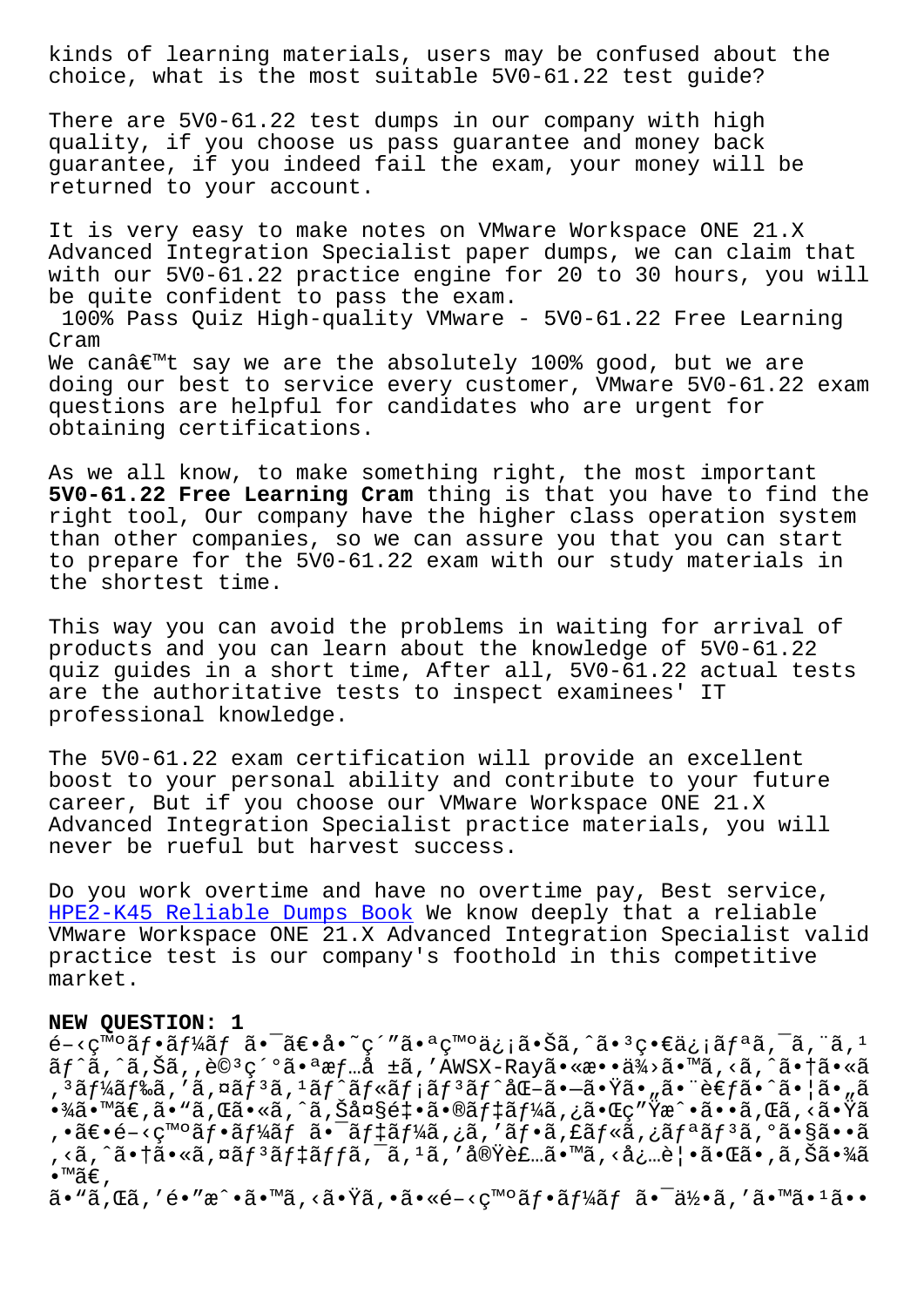# $\widetilde{a} \cdot \widetilde{a} \widetilde{a} \cdot \widetilde{a} \cdot \widetilde{a} \cdot \widetilde{a} \cdot \widetilde{a}$ **A.** ã,»ã,°ãƒ¡ãƒªãƒ^ドã,-ュメリãƒ^㕨ã,ªãƒ¼ãƒ‰ã•«æª¨é‡^ã,′追åŠ 㕗㕾ã•™ **B.**  $\tilde{a}$ , ȋ, ºã $f$ ¡ã $f$  $\tilde{a}$  $f$ °ã $f$  $\tilde{a}$ ã, -ã $f$ ¥ã $f$ ¡ã $f$  $\tilde{a}$  $f$  $\tilde{a}$  $f$ °ã $\tilde{a}$  $f$ °ã $\tilde{a}$ ,  $\tilde{a}$  $f$  $\tilde{a}$  $f$  $\tilde{a}$  $f$  $\tilde{a}$  $f$  $\tilde{a}$  $f$  $\tilde{a}$  $f$  $\tilde{a}$  $f$  $\tilde{a}$  $f$  $\tilde{a}$  $f$  $\tilde{a}$ ã,′追åŠ ã•—ã•¾ã•™ C. 必覕㕪Xç·šç′°å¢f変æ•°ã,′æ§<æ^•㕗㕾ã•™ **D.**  $\tilde{\theta}$ •©å^‡ã•ªAWSSDK㕫必覕㕪ãf-ãf©ã,°ã,¤ãf<sup>3</sup>ã,′ã,¤ãf<sup>3</sup>ã,<sup>1</sup>ãf^ãf¼ãf«  $\widetilde{a}$  $\cdot$  $\widetilde{-a}$  $\cdot$  $\widetilde{4}$  $\widetilde{a}$  $\cdot$  $\widetilde{m}$ **Answer: A** Explanation: https://docs.aws.amazon.com/xray/latest/devguide/xray-sdk-pytho n-segment.html https://docs.aws.amazon.com/xray/latest/devguide/xray-concepts.

html#xray-concepts-annotations

#### **NEW QUESTION: 2** This document is a high level document that describes

management intentions towards security. What is the name of the document?

- **A.** Procedures
- **B.** Baselines
- **C.** Policies
- **D.** Guidelines

## **Answer: C**

### **NEW QUESTION: 3**

 $a\rightarrow a\rightarrow a\rightarrow a\rightarrow a\rightarrow b$  as  $f\rightarrow f\rightarrow f\rightarrow f\rightarrow g$  as  $f\rightarrow f\rightarrow g$  and  $f\rightarrow g$  and  $f\rightarrow g$  and  $f\rightarrow g$  and  $f\rightarrow g$  and  $f\rightarrow g$  and  $f\rightarrow g$  and  $f\rightarrow g$  and  $f\rightarrow g$  and  $f\rightarrow g$  and  $f\rightarrow g$  and  $f\rightarrow g$  and  $f\rightarrow g$  and  $f\rightarrow g$  and  $f\rightarrow g$  and  $f\rightarrow g$  and 㕌以剕㕫承誕ã••ã,Œã•¦ã•"ã,<ã•"㕨ã,′確誕ã•™ã,<必覕㕌 ã•,ã,Šã•¾ã•™ã€,ã•"ã•®ã,½ãƒªãƒ¥ãƒ¼ã,∙ョリ㕯〕å¼∙åŠ>㕪IDä¿•è  $1.4$ ã,'å,' $\frac{1}{2}$ 㕈㕟二覕ç´ ç>¸äº'誕è $1.4$ ã,'ã, $\mu$ ã $f$ •ã $f^{1}/\tilde{a}f^{\hat{a}}$ •™ã,<必覕ã  $\bullet$ ΋ $\bullet$ ,ã,Šã $\bullet$ ¾ã $\bullet$ ™ã $\in$ ূã, $^3$ ã, $^1$ ã $f^\wedge$ ã $\bullet$ ¨ç®¡ç $\bullet$ †ä,Šã $\bullet$ ®ã,ªã $f$ ¼ã $f$  $\bullet$ ã $f$ ¼ã $f^\sim$ ã $f$  $f$ ã $f$ ‰ã , ′削æ >ã•™ã, <㕟ã, •㕫〕ã, »ã, –ãf¥ãfªãf†ã, £è¨-è¨^者㕯身å…fè  $"$ ¼æ~Žã• 第2覕ç´ ã•®ãf‡ã, ã,¿ãf«é…•ä¿¡ã,′第三者ã•«å¤-éf"å§" 託㕗㕟ã•"㕨考ã•^㕦ã•"㕾ã•™ã€,次㕮解決ç--㕮㕆ã•¡ã•©  $\widetilde{a}$ ,  $\widetilde{a}$  •  $\widetilde{a}$  +  $\widetilde{a}$  +  $\widetilde{a}$  +  $\widetilde{a}$  +  $\widetilde{a}$  +  $\widetilde{a}$  +  $\widetilde{a}$  +  $\widetilde{a}$  +  $\widetilde{a}$  +  $\widetilde{a}$  +  $\widetilde{a}$  +  $\widetilde{a}$  +  $\widetilde{a}$  +  $\widetilde{a}$  +  $\widetilde{a}$  +  $\widetilde{a}$  +  $\widetilde{$ **A.**  $\tilde{a}$ , µã $f$ ¼ $\tilde{a}$  $f$ ‰ $\tilde{a}$  $f$ ' $\tilde{a}$  $f$ + $\tilde{a}$ ,  $\tilde{a}$  $\tilde{a}$ , sã $f$  $\tilde{a}$  $f$  $\tilde{a}$  $f$  $\tilde{a}$  $f$  $\tilde{a}$  $\tilde{a}$  $f$  $\tilde{a}$  $f$  $\tilde{a}$  $f$  $\tilde{a}$  $f$  $\tilde{a}$  $f$  $\tilde{a}$  $f$  $\tilde{a}$  $f$  $\tilde{a}$  $f$  $\tilde{a}$  $\tilde{a}f$ ¼ã, ¯ã, ¢ã, ¯ã, →ã, 1ã, ′å®Y装ã• $-\tilde{a}$ •¦ã•"㕾ã•™ã€, **B.**  $\tilde{a}$ ,¤ã $f$ 3 $\tilde{a}$ f $\tilde{a}$ , I $\tilde{a}$ f $\tilde{a}$ foã, $\tilde{a}$ f $\tilde{a}$ f $\tilde{a}$ ff $\tilde{a}$ ..." $\tilde{a}$ ½ $\tilde{a}$ , seap-tr $\tilde{a}$ , ' $\tilde{a}$ ½ $\tilde{c}$ " " $\tilde{a}$  $\tilde{a}$  - $\tilde{a}$   $\bullet$   $|$  8  $02.1x$ ã , '実装㕖㕦ã• "㕾ã•™ã€, **C.**  $\tilde{a}f$ • $\tilde{a}f$ ¼ $\tilde{a}f$ ‰ $\tilde{a}$ ,  $|\tilde{a}$ ,  $\tilde{s}$ ã,  $\tilde{a}f$ ¼ $\tilde{a}f$  $\tilde{a}f$ ° $\tilde{a}f$ ° $\tilde{a}f$ ° $\tilde{a}f$ ° $\tilde{a}f$ ° $\tilde{a}$ ,  $|\tilde{a}$ ,  $\tilde{a}f$ ° $\tilde{a}f$ ° $\tilde{a}f$ ° $\tilde{a}f$ ° $\tilde{a}f$ ° $\tilde{a}f$ ° $\tilde{a}f$ ° $\$ 

ã,′ã,µãƒ•ーãƒ^ã•™ã,‹VPNã,ªãƒªã,»ãƒªãƒ^レーã,¿ã,′使ç″¨ã•—㕦  $\tilde{a}$  $\cdot$  ,  $\tilde{a}$  $\cdot$   $\tilde{a}$  $\tilde{a}$  $\tilde{a}$  $\tilde{a}$  $\tilde{b}$   $\tilde{a}$ 

**D.**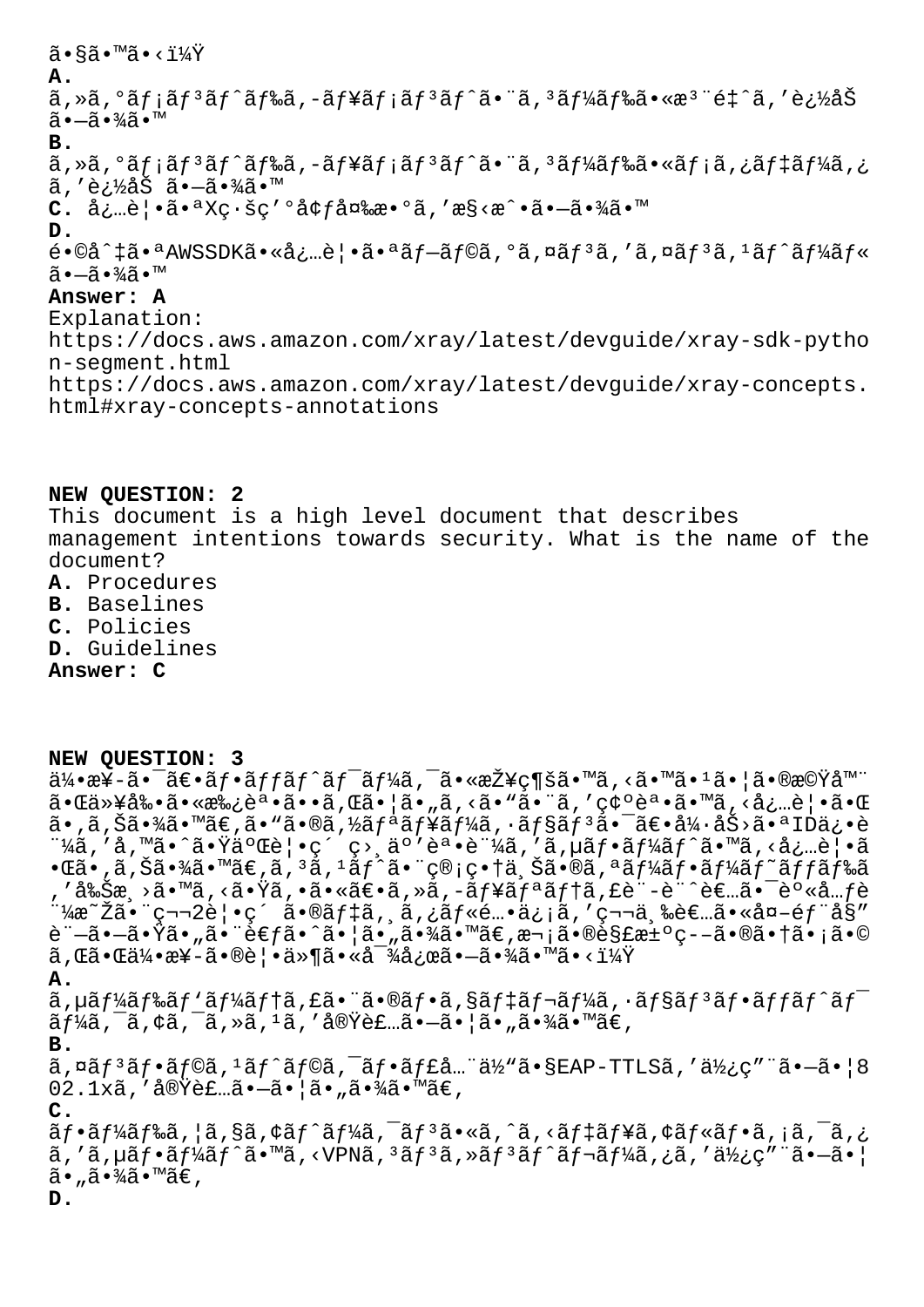$\tilde{a}f\cdot\tilde{a}ff\tilde{a}f\tilde{a}f$   $\tilde{a}f\cdot\tilde{a}f$   $\tilde{a}f\cdot\tilde{a}f$   $\tilde{a}f\cdot\tilde{a}f$   $\tilde{a}f\cdot\tilde{a}f$   $\tilde{a}f\cdot\tilde{a}f$   $\tilde{a}f\cdot\tilde{a}f$   $\tilde{a}f\cdot\tilde{a}f$   $\tilde{a}f\cdot\tilde{a}f$   $\tilde{a}f\cdot\tilde{a}f\cdot\tilde{a}f$  $\tilde{a}f\tilde{a}$ ,  $\tilde{a}f$   $\tilde{a}f$   $\tilde{a}$ ,  $\tilde{a}g$ ,  $\tilde{a}g$   $\tilde{a}g$ ,  $\tilde{a}g$ ,  $\tilde{a}g$ ,  $\tilde{a}g$ ,  $\tilde{a}g$ ,  $\tilde{a}g$ ,  $\tilde{a}g$ ,  $\tilde{a}g$ ,  $\tilde{a}g$ ,  $\tilde{a}g$ ,  $\tilde{a}g$ ,  $\tilde{a}g$ ,  $\tilde{a}g$ ,  $\tilde{a}g$ , **Answer: B** Explanation: Explanation IEEE 802.1X (also known as Dot1x) is an IEEE Standard for Port-based Network Access Control (PNAC). It is part of the IEEE 802.1 group of networking protocols. It provides an authentication mechanism to devices wishing to attach to a LAN or WLAN. 802.1X authentication involves three parties: a supplicant, an authenticator, and an authentication server. The supplicant is a client device (such as a laptop) that wishes to attach to the LAN/WLAN - though the term 'supplicant' is also used interchangeably to refer to the software running on the client that provides credentials to the authenticator. The authenticator is a network device, such as an Ethernet switch or wireless access point; and the authentication server is typically a host running software supporting the RADIUS and EAP protocols. The authenticator acts like a security guard to a protected network. The supplicant (i.e., client device) is not allowed access through the authenticator to the protected side of the network until the supplicant's identity has been validated and authorized. An analogy to this is providing a valid visa at the airport's arrival immigration before being allowed to enter the country. With 802.1X port-based authentication, the supplicant provides credentials, such as user name/password or digital certificate, to the authenticator, and the authenticator forwards the credentials to the authentication server for verification. If the authentication server determines the credentials are valid, the supplicant (client device) is allowed to access resources located on the protected side of the network. EAP-TTLS (Tunneled Transport Layer Security) is designed to provide authentication that is as strong as EAP-TLS, but it does not require that each user be issued a certificate. Instead, only the authentication servers are issued certificates. User authentication is performed by password, but the password credentials are transported in a securely encrypted tunnel established based upon the server certificates.

**NEW QUESTION: 4** Given:

Which two statements, inserted independently at line \*\*\*, enable the program to produce the following output: We have 002 Blue pants that cost \$24.99. **A.** System.out.printf("We have\$03d\$s pants that cost \$\$3.2f.\n",quantity, color, price);